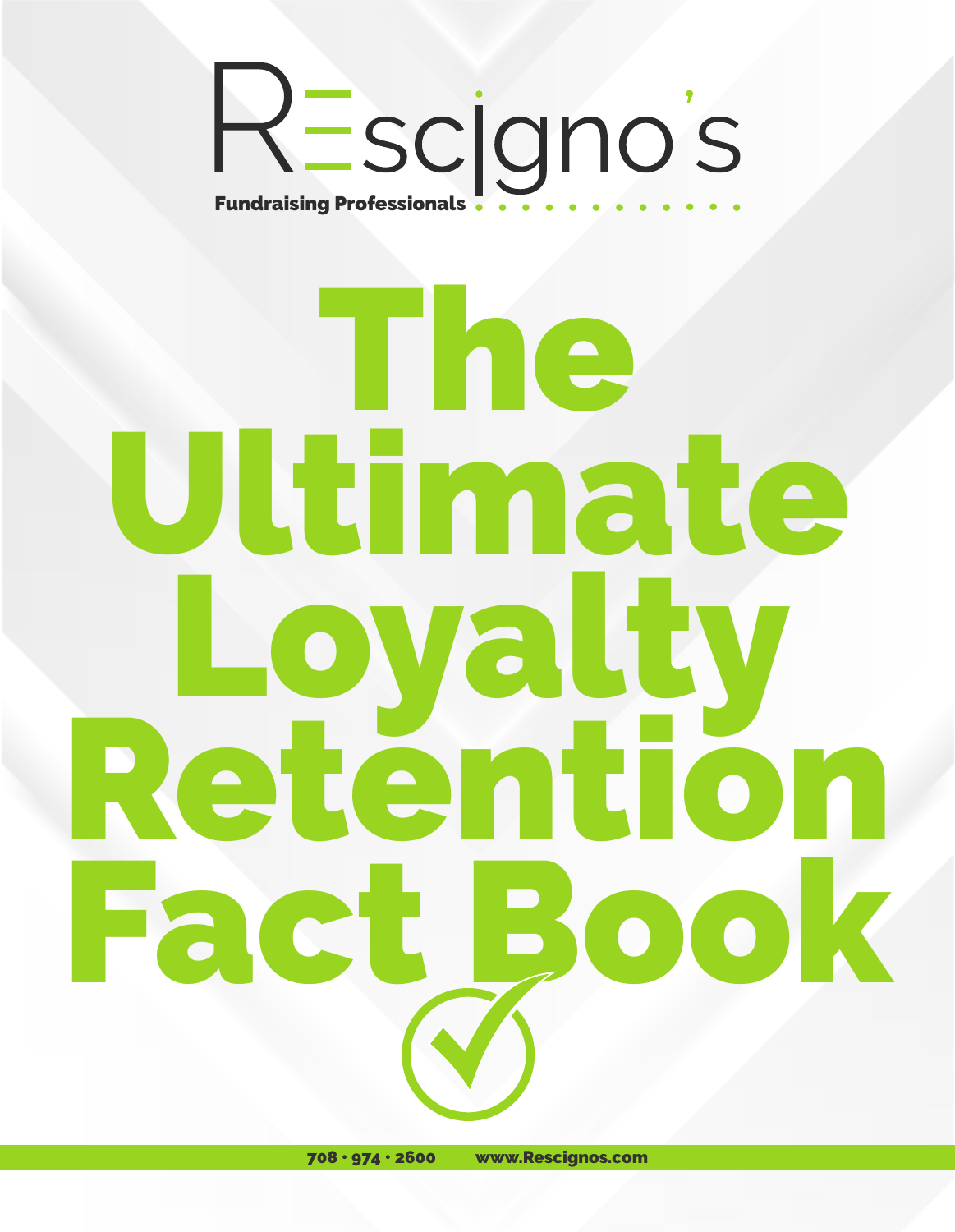

**You've worked hard all year.** You've made a concerted effort to engage your donors and prospects with communications that focus on the impact of each individual's investment in your mission and now you're preparing to reap the benefits of your various appeals of the last few months. If only this were as simple as it sounds. 'Keeping' donors is probably the biggest challenge any advancement office faces today.

'Keeping' is an interesting word, don't you think? Keeping donors what? Loyal, of course! Now, right off the bat, let's be clear about something: we're not talking simply about retention. Loyalty implies so much more. As we visit with non-profits over the course of the year, we often broach the subject of donor loyalty, faithfulness, devotion, or whatever word you choose to use to describe the processes used to 'keep' a donor invested in your mission by contributing in a predictable, on-going fashion.

> 90% of donors who start contributing to a non-profit stop giving by the fifth renewal request. (Penelope Burk, Fundraising Author)

Since the buzz word in fundraising circles today seems to be **loyalty**, let's stick with that. It's an emotional connection and relationship between donors and your organization. It implies that a donor is listening, engaged, and motivated to action again and again. **In short, connected.** 

Maybe you're wondering if you should invest your time in reading our latest educational booklet? It depends. Do you enjoy donor retention rates marred only by death? Do you have a handle on what happens during the exodus of first year donors who never renew their giving?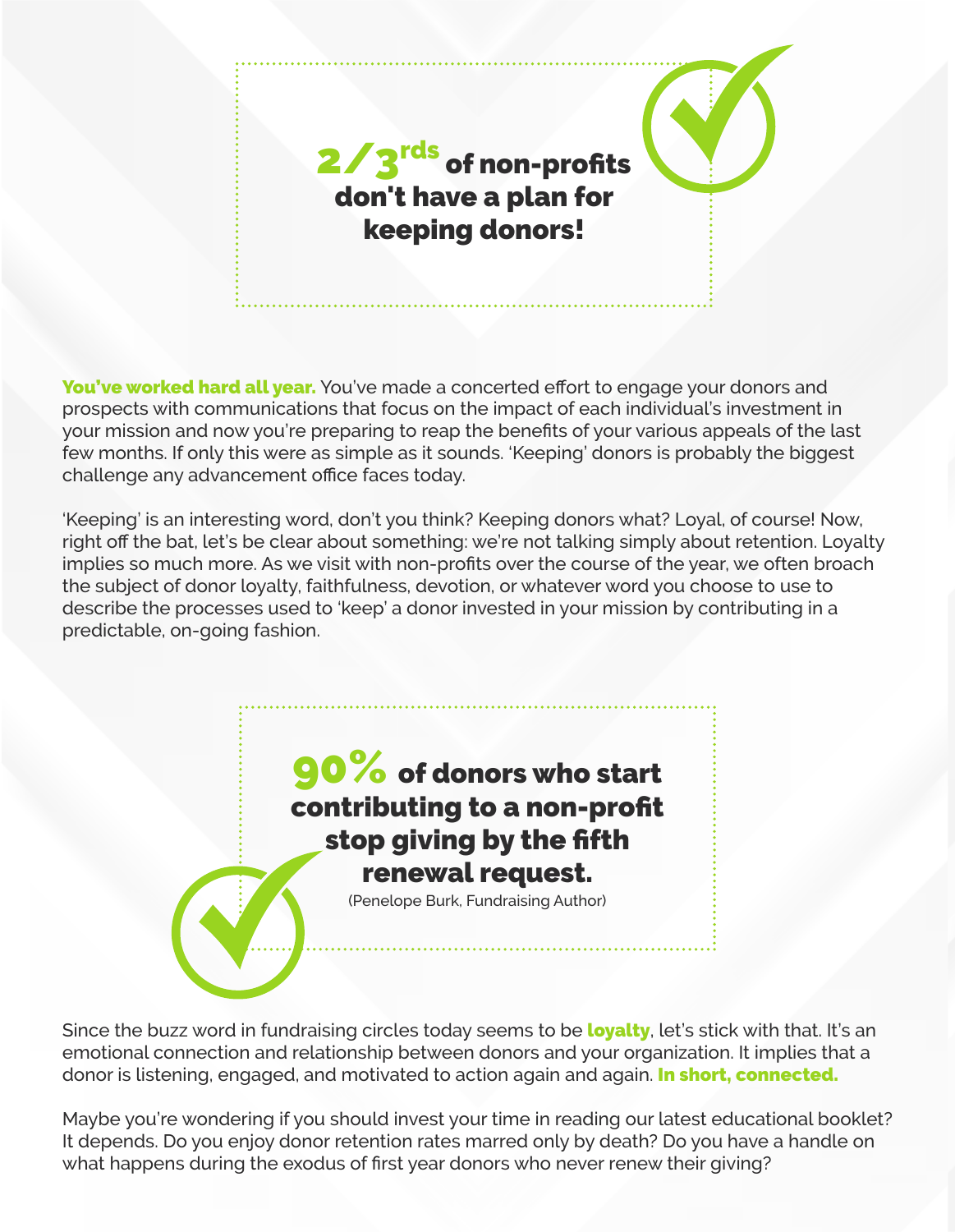Here is a simple test for you to take in order to decide whether or not you want to read further: if your organization enjoys a renewal rate for first-time givers of over 50%, you've earned a day at the beach. Today, if you're renewing or getting a second gift from more than 50% of your firsttime donors, that means your overall retention rate combining all classes of donors is 80% or better. If so, you and your organization belong in a special wing of donor loyalty's Hall of Fame. You don't need to read any further.



A **donor loyalty program** is the result of focused attention on creating and building a relationship through various channels and experiences you deliver in a strategic way. The long-term health of your organization absolutely depends on it. In fact, according to our own admittedly unscientific tally, 29% of the non-profits we work with have no donor loyalty program and another 40% weren't sure if they had one.

All of you reading this would undoubtedly agree with the belief that it is harder and more **expensive** to get a first-time donor than it is to get your current donors to give a second time (and it's more profitable).

What we have found is that many organizations have not put into place systems to keep their current donors happy and engaged. This then, has the resulting consequence of causing large numbers of first-time donors to fail to give again. You can bet that not knowing if you have a donor retention or loyalty program leads to one thing – donor attrition.

That's why we've written this little educational booklet for you at this time. You invest a lot of time, effort and money in your year-end campaigns and, really, it matters very little how well you do on any one campaign in and of itself. It's what you do to 'keep' (that word again) current donors loyal and what you do to steward first-time donors to give a second and third time, because research shows that if you get those second and third gifts, the likelihood is they will become loyal for a long period of time.

Later in this booklet we'll talk about strategies for keeping donors loyal, but first let us share some of our findings with you. We gathered much of this information in informal phone conversations with executive directors, presidents, directors of advancement, directors of development, etc.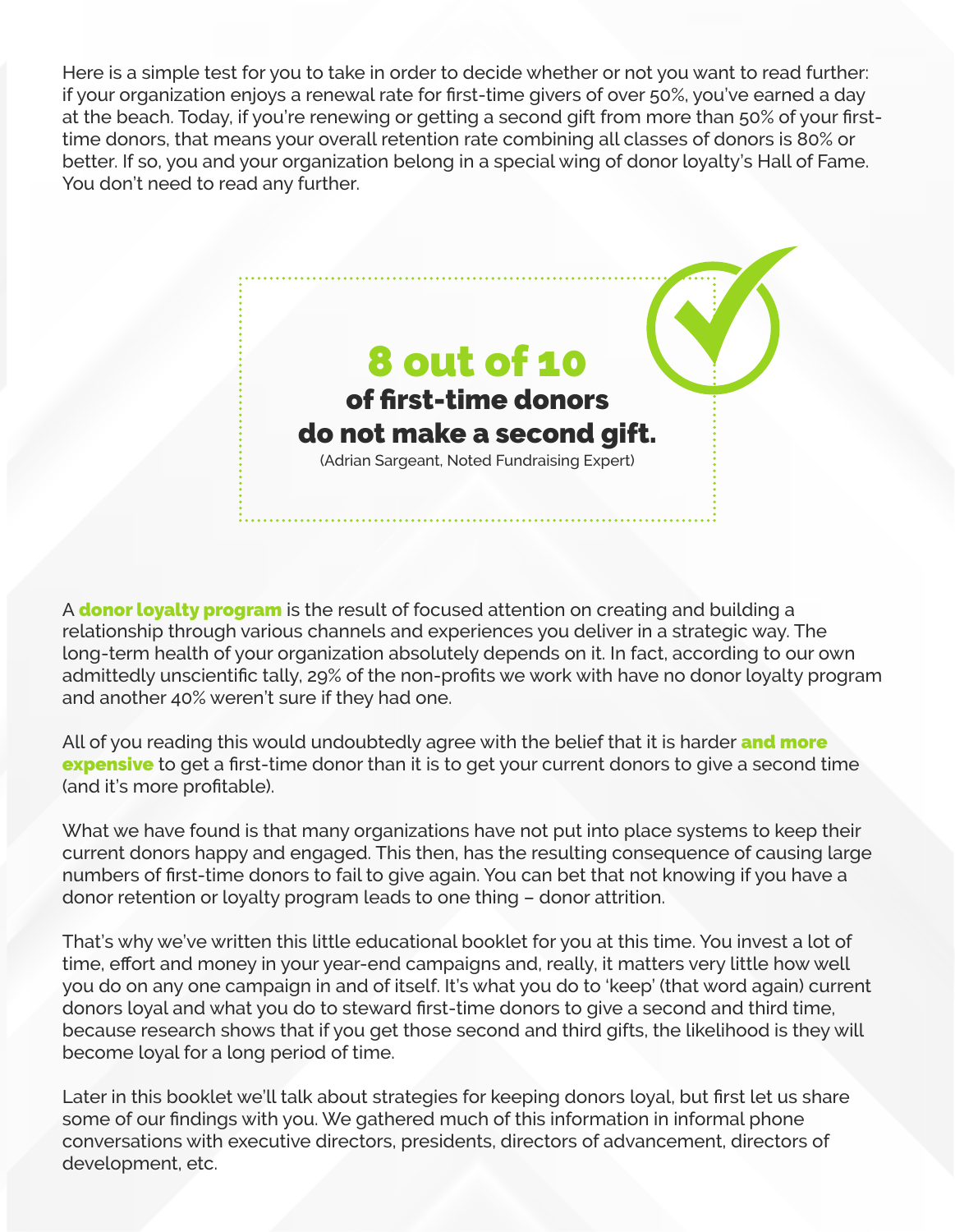## Your Job or Mine?

Of the 30% of organizations who did report having a donor loyalty program, 74% identified development as the function primarily and overwhelmingly responsible for creating and maintaining a donor loyalty strategy. Followed by:

| <b>Executive Management</b> | 41% |
|-----------------------------|-----|
| <b>Board of Directors</b>   | 24% |
| Program Director/Management | 24% |

## Donor Communication Strategies

This led us to ask our contacts whether they ask donors how they could better serve them. Why? We've found that it's a great way to build loyalty. Specifically, we asked:

In the past 12 months, how many times did your average donor receive a communication from your organization via each of the following channels?

|                                         | <b>None</b> | $1 - 3$ | $4 - 6$ | $7 - 9$ | $10 - 12$ | $12+$ |
|-----------------------------------------|-------------|---------|---------|---------|-----------|-------|
| <b>Received an email message</b>        | 26%         | 28%     | 18%     | 7%      | 9%        | 13%   |
| <b>Received a direct mail piece</b>     | 17%         | 47%     | 25%     | 5%      | 3%        | 3%    |
| <b>Received a survey</b>                | 67%         | 27%     | 3%      | $1\%$   | $1\%$     | $0\%$ |
| <b>Received a phone call</b>            | 38%         | 47%     | 9%      | 3%      | 1%        | 2%    |
| <b>Received a social media message</b>  | 41%         | 20%     | 10%     | 6%      | 9%        | 15%   |
| <b>Received a thank you letter</b>      | 13%         | 60%     | 14%     | 4%      | 3%        | 6%    |
| <b>Received a handwritten thank you</b> | 43%         | 44%     | 7%      | 3%      | 2%        | 2%    |
| <b>Received a thank you call</b>        | 47%         | 41%     | 6%      | 3%      | 3%        | 1%    |

That's right: the absolute kings of loyalty are hand-written notes and phone calls. If you want to build sustainable individual fundraising, say thank you early and often.

There are all kinds of reasons not to call donors – time, awkwardness, inefficiency, fear of being rejected – but the relationship that can begin from just one phone call is awe-inspiring. Calling donors could be the one thing you do as an organization that sets you apart from your competition for the hearts and minds of your constituents.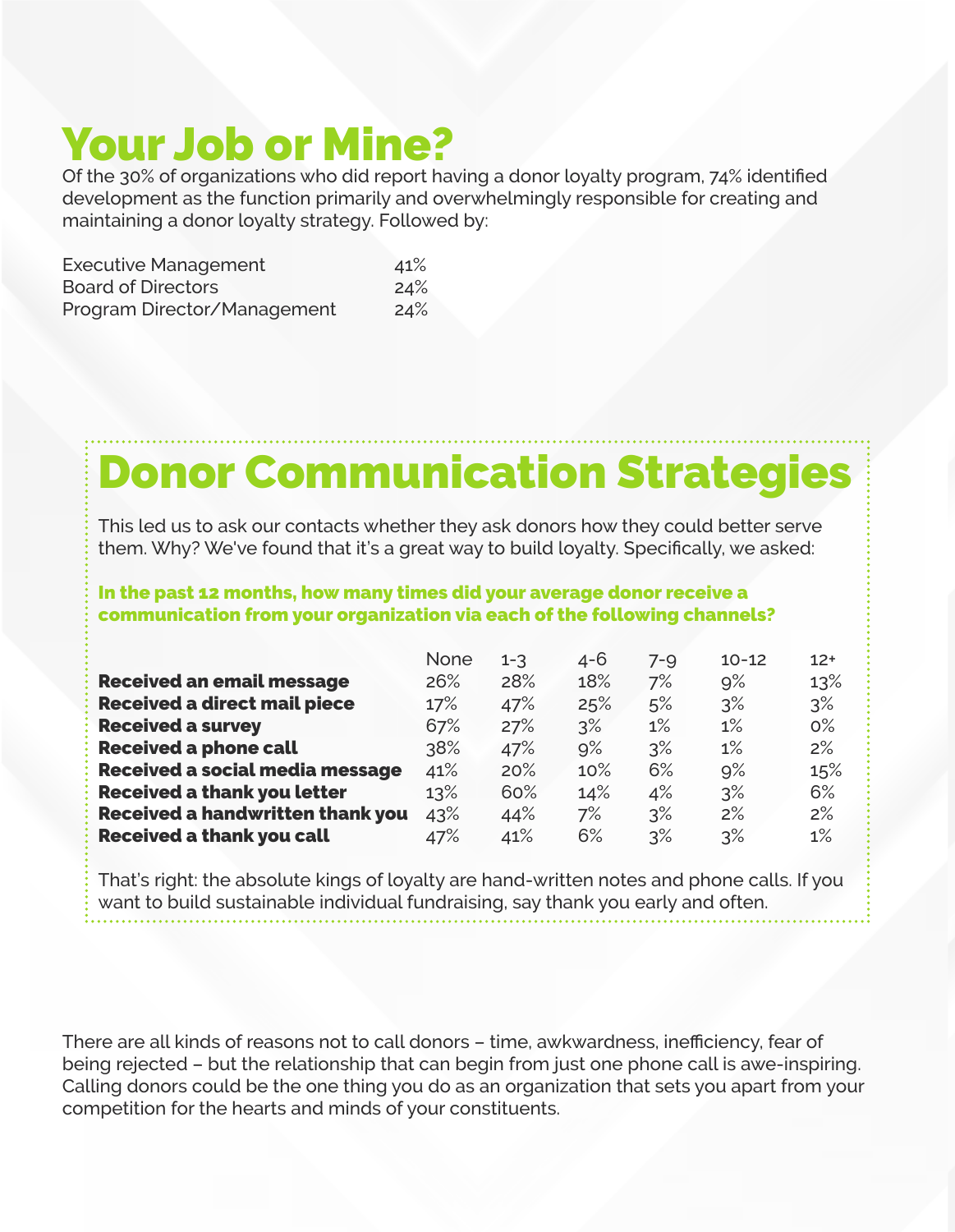# Three Sure Ways to Improve Loyalty

#### 1. Satisfaction

Crafting "impact" communications – the easiest and most efficient way to keep donors satisfied; The single biggest driver of loyalty is satisfaction with the quality of service provided by the fundraising team. (Study Fundraising)



#### 2. Commitment

As a staff, there must be a buy-in that every donor (and donor interaction) will be treated as an opportunity to enhance the donor experience and the donor/ organization relationship.

#### 3. Trust

If you doubt the importance of this, remember, trust takes years to build and only seconds to destroy. On a gift-by-gift basis, budgeting communication and recognition relative to the size of the gift seems to make sense, but it is actually the opposite of what needs to be done in order to keep donors and increase contributions.

Fewer first-time donors renew because they do not receive the information needed to deserve a second gift. Ask yourself, right now, from the moment a first gift is made until the moment you ask that donor for a second gift, have you done everything in your power to keep that person? Donors who indicate they are very satisfied with the quality of service provided are 2x more likely to be giving next year than donors who indicate they are merely satisfied.

Improved communication will assure new donors that they did the right thing. It will boost their comfort level when it's time to give again.

For renewing donors whose gifts have reached a certain level, better communications will provide these donors with the reason for giving at new levels. And, for your high-end donors, personal communication is simply an expected part of your growing partnership and a very real opportunity for your non-profit to help donors fulfill their long-term goals and dreams (and yours)!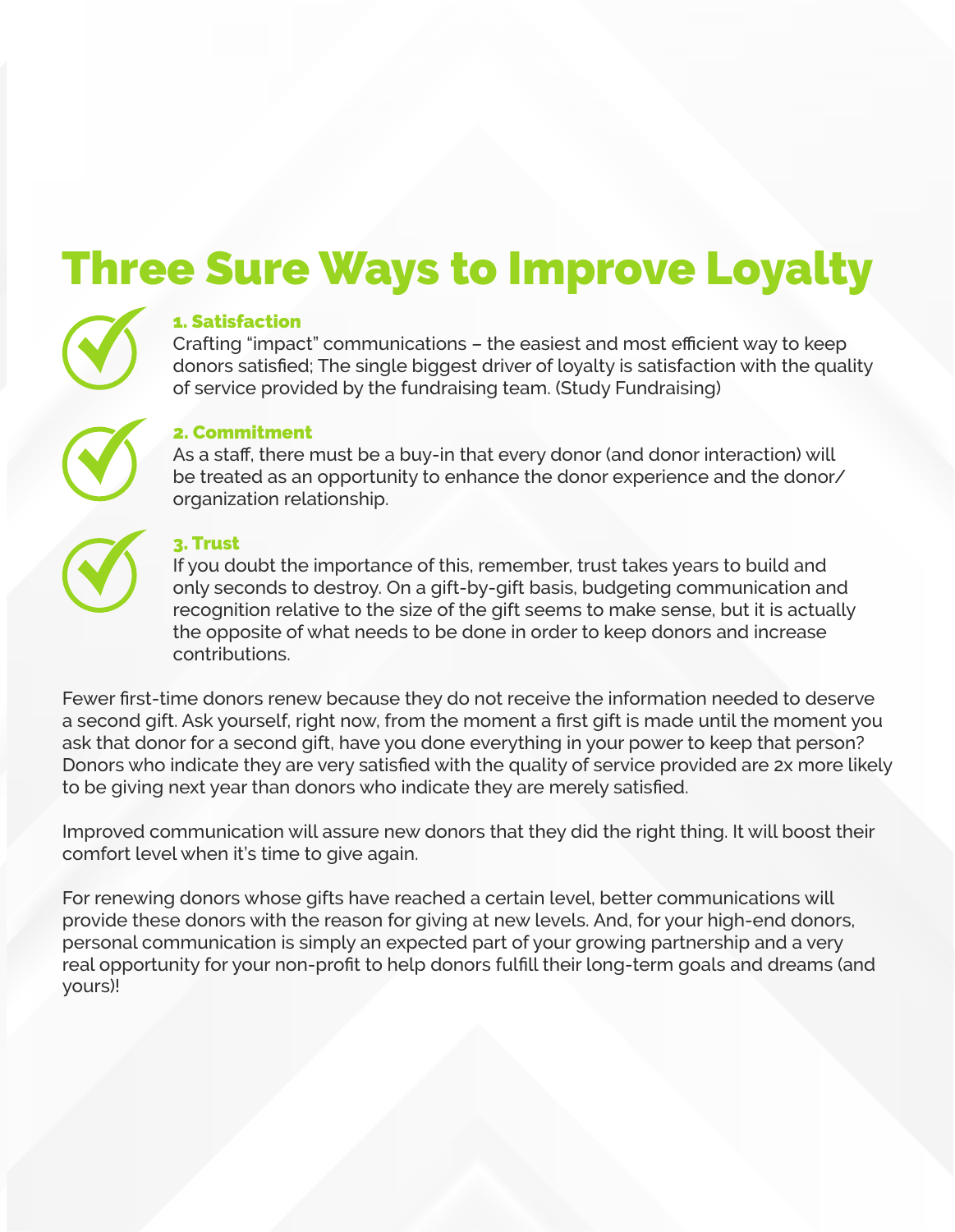## What Is Your Donor Attrition Rate?

This is critical information. In our survey we were very surprised to find that just over half of those responding to our poll did not know their yearly attrition rate; that is, the percent of donors who give one year but not the next. Maybe this should not have been as surprising as it was, given the number of respondents who didn't even know if there was a loyalty program in place.

Also, half of the over 200 we talked to responded that they do regularly measure their attrition rate. Of this number, 1/4 experience attrition at between 26-50% and over half regularly experience attrition at over 50%.

Can you continue to allow your non-profit to suffer these attrition rates? Are you ready to do something about it?

You've Got to Know if You Want to Grow! Knowing what percentage of your organization's donations is recurring is the first step in establishing a donor loyalty program. However, as illustrated above, a significant number (nearly half) of organizations surveyed either don't know or were unable to quantify the percent of recurring donations.



# Which Loyalty Gifts Do You Use?

Of those we surveyed, 5% said they handed out computer or tech accessories (memory drive, phone chargers, mouse pads, iPads), 11% gave away caps or hats, 19% clothing (t-shirts, jackets, dress shirts), 21% drink-ware, 24% pens, pencils, and markers, while 52% reported giving nothing at all. Why are writing utensils #1 when it comes to loyalty? Probably affordability.